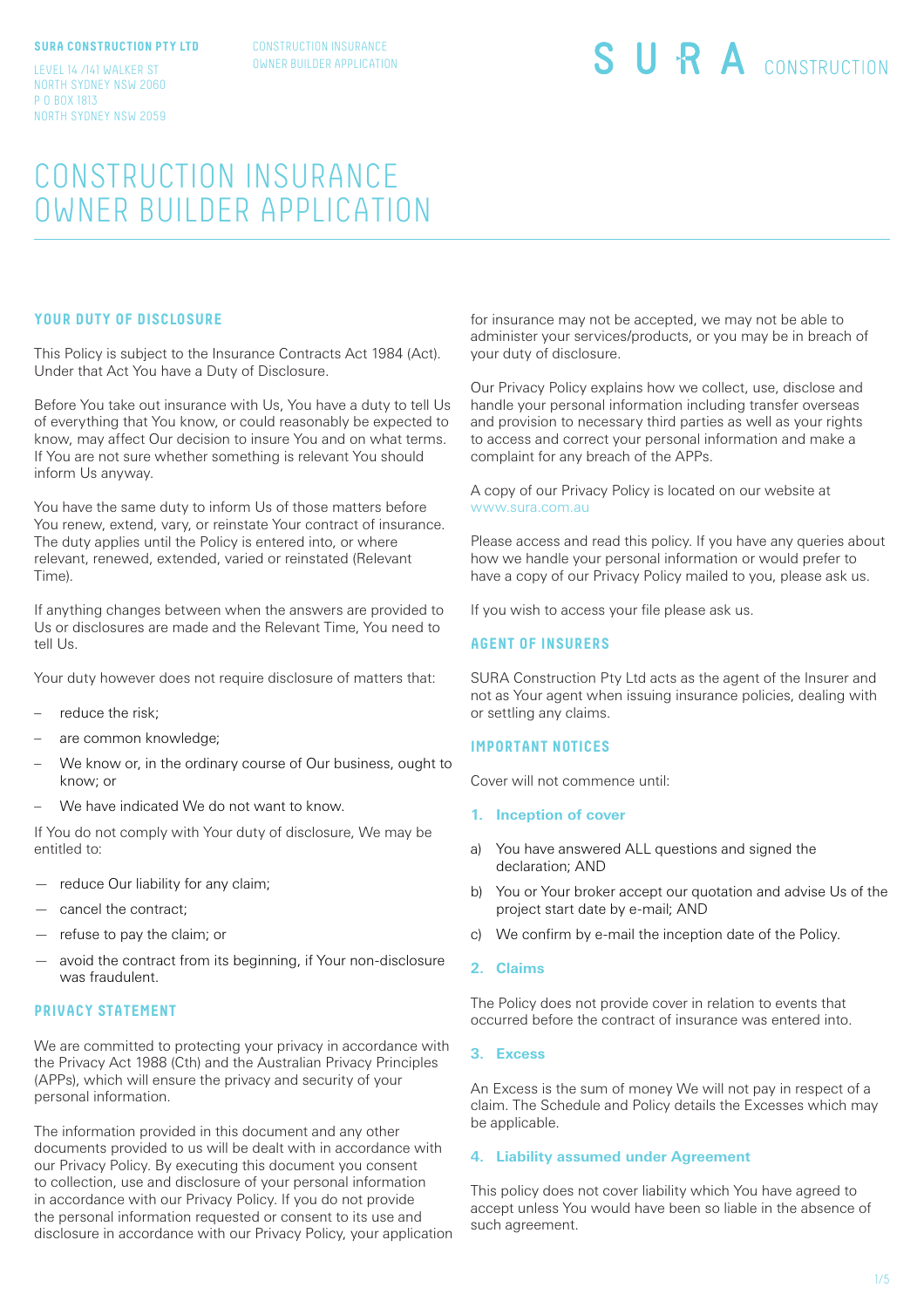# **CONSTRUCTION INSURANCE OWNER BUILDER (OB) APPLICATION**

| <b>Broker Name</b>                                                                     |                                                                       | Applicant (You)                                                                                           |                             |
|----------------------------------------------------------------------------------------|-----------------------------------------------------------------------|-----------------------------------------------------------------------------------------------------------|-----------------------------|
| <b>Broker Company Name</b>                                                             |                                                                       | OB Permit Number                                                                                          |                             |
| State                                                                                  |                                                                       | Applicant's postal address                                                                                |                             |
| Suburb                                                                                 |                                                                       | Postcode                                                                                                  |                             |
| Proposed commencement date                                                             |                                                                       |                                                                                                           |                             |
| Project Manager                                                                        |                                                                       |                                                                                                           |                             |
| <b>Interested Parties</b>                                                              |                                                                       |                                                                                                           |                             |
| Do You require cover for:                                                              |                                                                       |                                                                                                           |                             |
| Public Liability<br>a)                                                                 |                                                                       |                                                                                                           | $\Box$ No<br>$\Box$ Yes     |
| b)                                                                                     | Pre-Existing Property (If Yes, please complete a separate fact sheet) |                                                                                                           | $\Box$ Yes<br>$\Box$ No     |
| What is the estimated construction cost of this project?                               |                                                                       | \$                                                                                                        |                             |
| Please provide a brief description of the project in the space below                   |                                                                       |                                                                                                           |                             |
|                                                                                        |                                                                       |                                                                                                           |                             |
|                                                                                        |                                                                       |                                                                                                           |                             |
|                                                                                        |                                                                       |                                                                                                           |                             |
| <b>DISCLOSURE</b>                                                                      |                                                                       |                                                                                                           |                             |
| Are You a declared bankrupt?                                                           |                                                                       |                                                                                                           | $\Box$ No<br>Yes            |
| Have you ever had Construction Insurance refused, declined or cancelled by an Insurer? |                                                                       |                                                                                                           | Yes<br>  No<br>$\mathbf{I}$ |
|                                                                                        |                                                                       | Please provide details of any claims or notifications during the last 3 years in the space provided below |                             |
| <b>SECTION 1 - MATERIAL DAMAGE</b>                                                     |                                                                       |                                                                                                           |                             |
| <b>LOSS DATE</b>                                                                       | BRIEF DESCRIPTION OF LOSS                                             |                                                                                                           | <b>AMOUNT</b>               |
|                                                                                        |                                                                       |                                                                                                           |                             |
|                                                                                        |                                                                       |                                                                                                           |                             |
| SECTION 2 - THIRD PARTY LIABILITY                                                      |                                                                       |                                                                                                           |                             |
| <b>LOSS DATE</b>                                                                       | BRIEF DESCRIPTION OF LOSS                                             |                                                                                                           | <b>AMOUNT</b>               |
|                                                                                        |                                                                       |                                                                                                           |                             |
|                                                                                        |                                                                       |                                                                                                           |                             |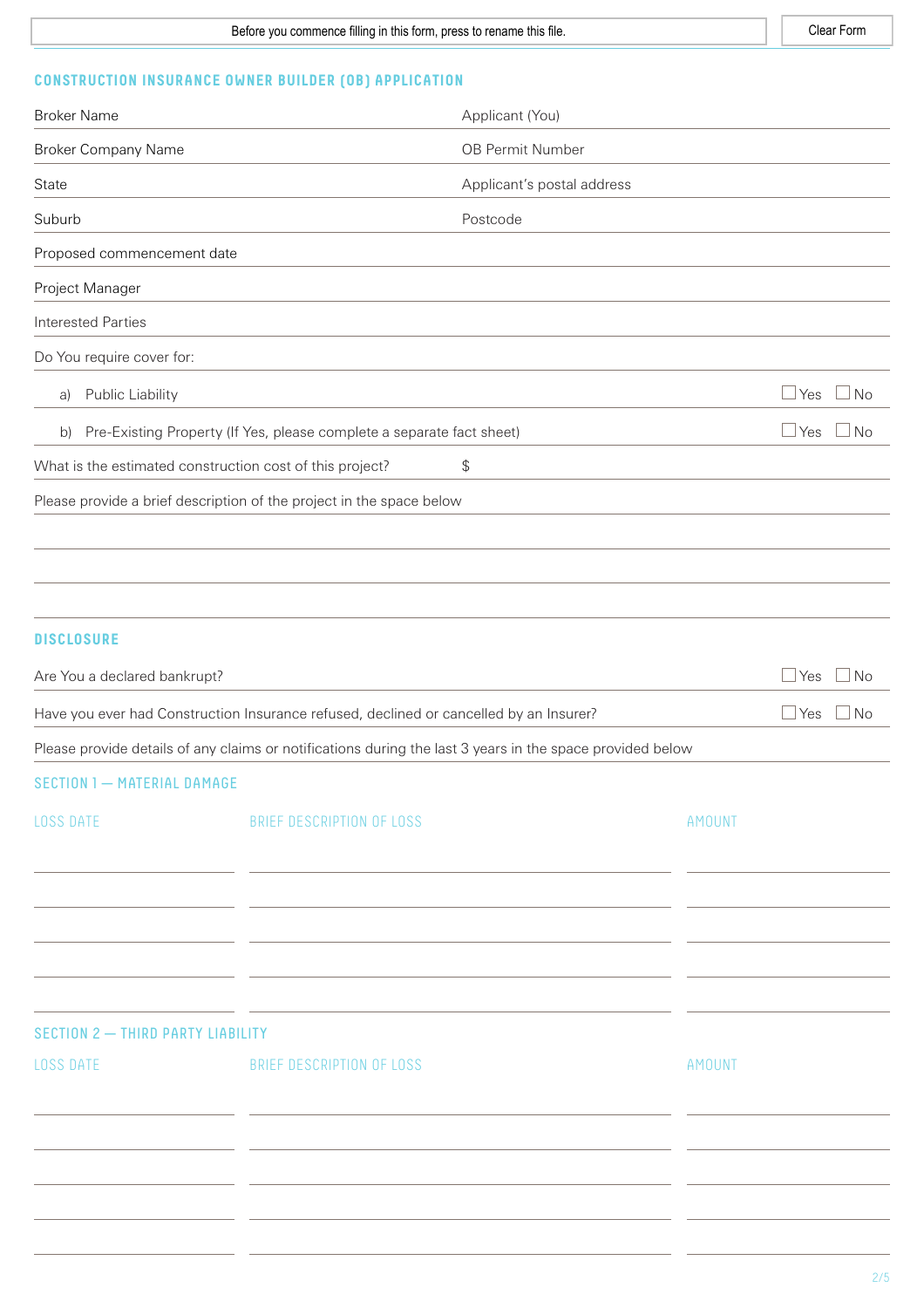# **RISK MANAGEMENT**

| Do You have any building or trade qualifications?                                                                                                                 | Yes   | ⊿ No      |
|-------------------------------------------------------------------------------------------------------------------------------------------------------------------|-------|-----------|
| Describe Your qualifications in the space provided below                                                                                                          |       |           |
|                                                                                                                                                                   |       |           |
|                                                                                                                                                                   |       |           |
|                                                                                                                                                                   |       |           |
| Do You intend to undertake any part of the actual construction of the project yourself?                                                                           | l Yes | $\Box$ No |
| If Yes, Briefly describe what activities You will be carrying out in the space provided below                                                                     |       |           |
|                                                                                                                                                                   |       |           |
|                                                                                                                                                                   |       |           |
|                                                                                                                                                                   |       |           |
| The policy provides for a 12 month construction period. Will this be enough?                                                                                      | l Yes | $\Box$ No |
| If No, please specify the period You require                                                                                                                      |       |           |
| Will You be occupying the building during the building activities?                                                                                                | l Yes | $\Box$ No |
| How do You intend to finance the project?                                                                                                                         |       |           |
|                                                                                                                                                                   |       |           |
|                                                                                                                                                                   |       |           |
|                                                                                                                                                                   |       |           |
|                                                                                                                                                                   |       |           |
| <b>QUESTIONS ABOUT THE CONTRACT SITE</b>                                                                                                                          |       |           |
| Suburb<br>Address                                                                                                                                                 |       |           |
| Postcode<br>State                                                                                                                                                 |       |           |
| What is the best description of the locality? (i.e. isolated site, typical suburban area,<br>industrial park, town centre, inner city, Central Business District) |       |           |
| What is the best description for the topography of the Contract Site? (i.e. Flat, Sloping, Steep)                                                                 |       |           |
| What subsoil conditions do You expect to encounter? (i.e. rock, clay, sand, mixed, fill, etc.)                                                                    |       |           |
| What is the best descriptor for the sites' potential to be affected by flood (i.e. Nil, Medium, High)                                                             |       |           |
| Are there any surrounding properties within 10 metres of the boundary?                                                                                            | Yes   | ⊿ No      |
| If Yes, please provide details in the space below                                                                                                                 |       |           |
|                                                                                                                                                                   |       |           |
|                                                                                                                                                                   |       |           |
|                                                                                                                                                                   |       |           |
| Will the site be fully fenced?                                                                                                                                    | l Yes | ⊿No       |
|                                                                                                                                                                   |       |           |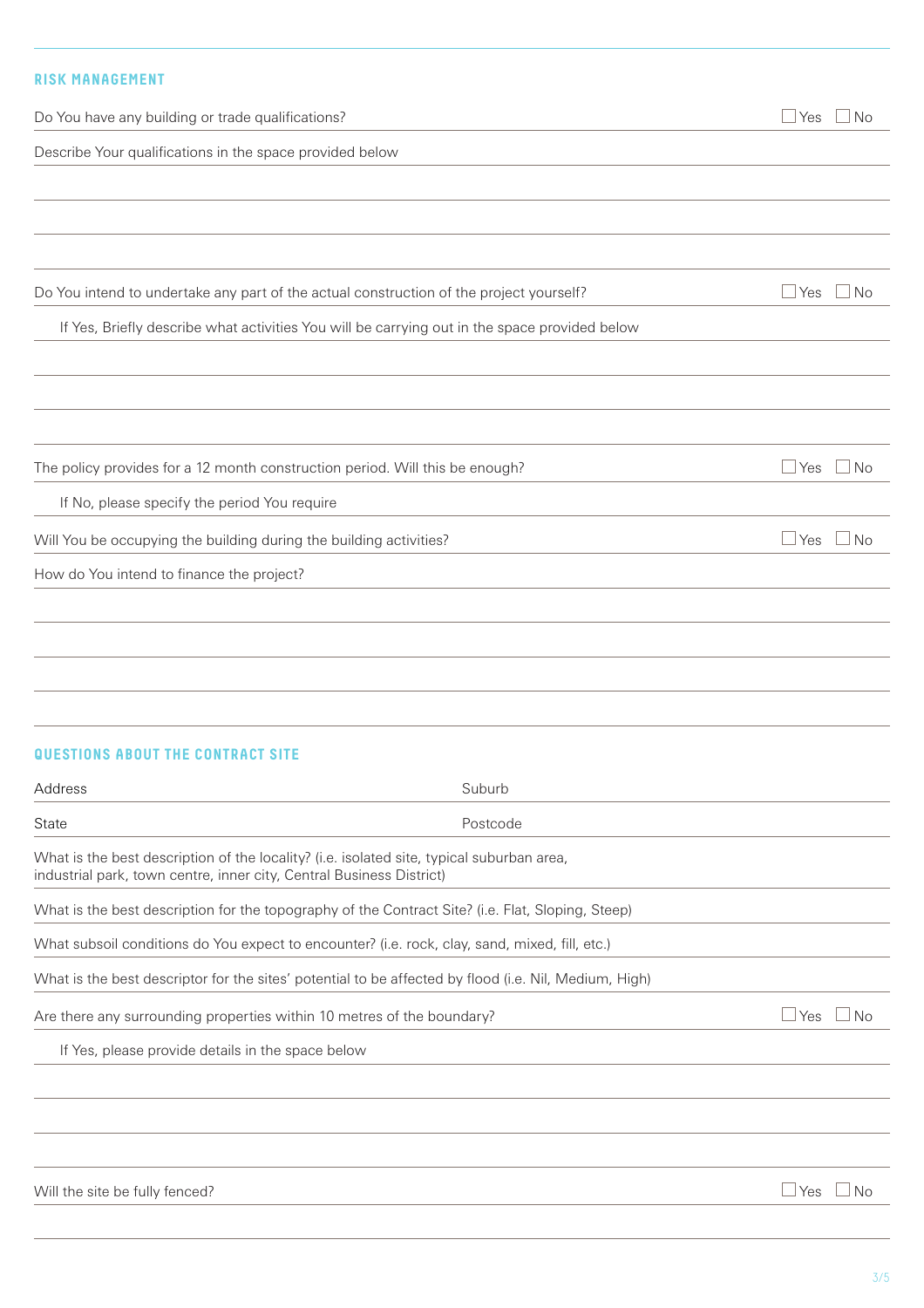# **QUESTIONS ABOUT THE PROJECT**

| What is the maximum depth of excavation?                                       | m                         |
|--------------------------------------------------------------------------------|---------------------------|
| How close will the excavation be from a site boundary, in metres?              | m                         |
| If piling is necessary, will they be driven into position?                     | $\sqcup$ Yes<br>$\Box$ No |
| Will any part of the sidewall of the excavation need to be supported?          | $\Box$ Yes<br>l No        |
| Do You expect to excavate below the groundwater table?                         | ⊿ Yes<br>$\Box$ No        |
| What is the total floor area of the proposed works (in square metres)?         | m <sup>2</sup>            |
| Number of levels (including split levels)?                                     |                           |
| Number of bedrooms?                                                            |                           |
| Number of bathrooms?                                                           |                           |
| Type of Construction?                                                          |                           |
| Floor (i.e. concrete, timber, etc.)                                            |                           |
| Walls (i.e. concrete, masonry, steel, stone, brick veneer, weatherboard, etc.) |                           |
| Roof (i.e. concrete, steel frame, timber frame, etc.)                          |                           |
| Standard of finishes? (i.e. budget, standard, deluxe)                          |                           |
| Separate garage to the main dwelling?                                          | No<br>l Yes               |
|                                                                                |                           |

## **INSURED ITEMS**

Sums Insured (NB: Unless an amount is stated below cover will not be included in Our quote.)

SECTION 1 — INSURED PROPERTY (PERMANENT AND TEMPORARY WORKS)

| Construction Cost                                                              |  |
|--------------------------------------------------------------------------------|--|
| Pre-Existing Property (We recommend You insure for the full replacement value) |  |

### SECTION 1 - ADDITIONAL BENEFITS

| Escalation allowance      | 15% Automatic – Enter different % if applicable          | $\%$ | \$           |  |
|---------------------------|----------------------------------------------------------|------|--------------|--|
| Removal of Debris         | 10% Automatic – Enter different % if applicable          | %    | $\mathbb{S}$ |  |
| <b>Professional Fees</b>  | 10% Automatic – Enter different % if applicable          | $\%$ | <b>S</b>     |  |
| Transit                   | Sub-limit of Liability any one carry                     |      | S            |  |
| Materials Stored Off-site | Sub-limit of Liability any one location and in aggregate |      | S            |  |